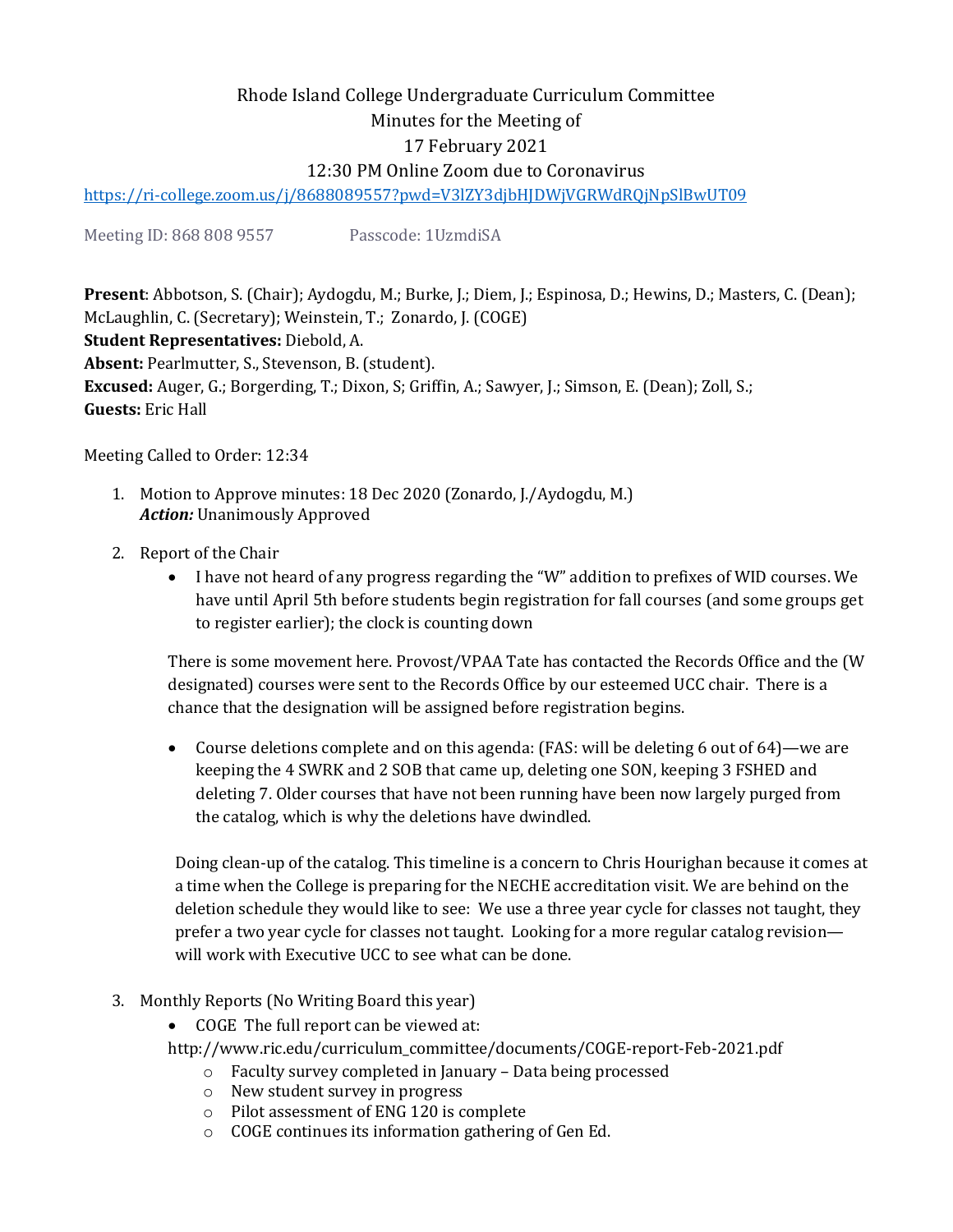- o CCRI and URI counterparts meeting for seamless process of transferring students to RIC
- o Website is being updated continuously send ideas to Prof. Zanardo
- o Proposal for participation in AAC&U summer institute in the works
- Second Language discussions continue
- 4. New Business

## *UCC – Catalog Revision*

### *Motion to Approve:* 20-21-018 (Hewins/Masters)

• 20-21-018 Approve the deletion of CURR 347 Service Learn in Educational Contexts (and also drop the reference to this in the YDEV 353 Field Experience in Youth Development description); GRMN 113 Intermediate German; GRMN 114 Readings in Intermediate German (keeping other Modern Language courses as these are EEP courses, but EEP does not offer German); HPE 151 Introduction to Recreation in Modern Society, HPE 208 Motor Skill Development for Lifetime Wellness II (which also means that HPE 207 Motor Skill Development for Lifetime Wellness I, should drop the roman numeral) ; HPE 251 Recreation Delivery Systems; HPE 302 Practicum in Team Activities; HPE 351 Leadership and Supervision of Recreation; HSCI 102 Food Plant Sanitation; HIST 326 American Cultural History: Nineteenth Century; NURS 312 Death and Dying; PHIL 201 Introduction to Eastern Philosophy; and PHIL 300 American Philosophy. We are also taking the opportunity to have the catalog list the GRTL 314/NURS 314 more cleanly. None of these are absolutely required, so this will have no real effect, just a few less electives in some programs. Gerontology minor and the Community and Public Health Promotion concentration in Health and Aging—will lose NURS 312 as one of their required electives (though they still have other choices), though this will raise the total count for Gerontology to 22-26 from 21-26 (as only one of the remaining electives is 3 credits), but has no effect on Health and Aging. The Wellness and Exercise Science BS program will lose one elective but has no effect on the total count. PHIL 201 and 300 will need to be deleted as electives from the Philosophy Minor in the History of Philsophical Thought, again, this will not affect total counts.

*Discussion:* Annual Catalog revision – all classes not taught in the last three years are being removed at the request of their department. *Action:* Unanimously Approved

#### *Early Childhood Education*

#### *Motion to Approve:* 20-21-019 (Aydogdu/Hewins)

• 20-21-019 Approve the updating of the prerequisites of ECED 479 - Best Practices in Community Settings so it will be accessible to both the Community Programs and Birth to 3 ECED concentrations as it is not required by both.

**Discussion:** #19 requests a revision to the prerequisites of EDEC 479 to enable students of both the Community Programs and Birth to 3 ECED concentrations to register for the this class. Fixing a problem that was missed last December when this course was added to the program. *Action:* Unanimously Approved

• 20-21-020 *Tabled*.

*Discussion:* Revisions on the way.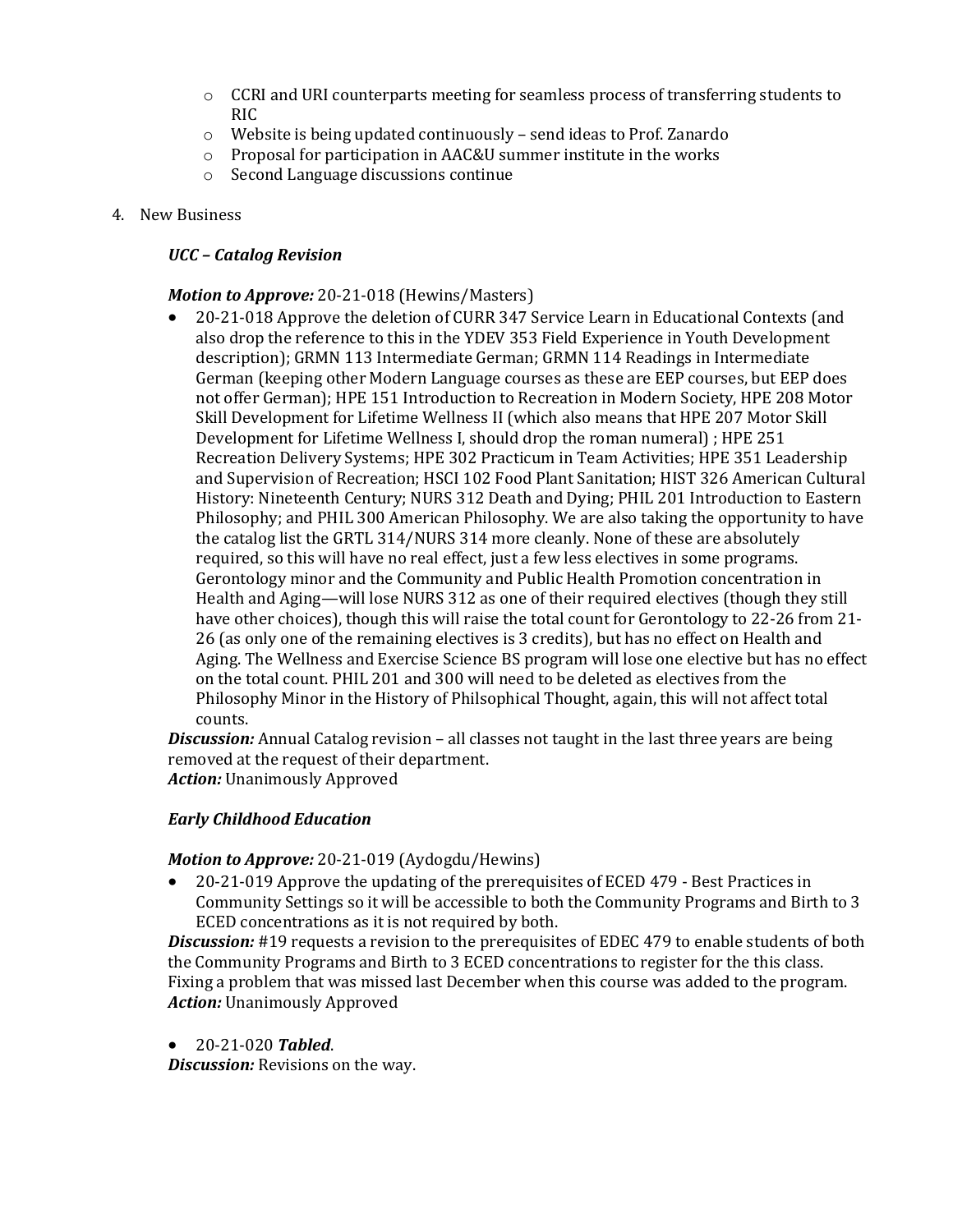### *English Department*

#### *Motion to Approve:* 20-21-021 (Diem/Zarnardo)

• 20-21-021 Approve the creation of ENGL 233 Writing for the Health Professions, for use in several HSCI programs (see below) and the English Professional Writing concentrations (major and minor).

**Discussion:** #021 requests approval for a new course that will be used in HCSI and English Professional Writing concentrations (major and minor). The addition of this class provides another writing elective option for students from several other programs. *Action:* Unanimously Approved

#### *Biology/Health Sciences*

#### *Motion to Approve:* 20-21-022 (Weinstein /Diebold)

• 20-21-022 Approve revisions to Health Science BS, to add ENGL 233 to its list of required electives (so no effect on the total, but can be advised to select); Health Science concentration in Medical Laboratory Sciences—needs to switch the 4 credit CSCI 102 for the recently deleted 3 credit CSCI 101 and add ENGL 233 [to give this program a needed WID course]. They will delete MATH 209, PSCY 110, and SOC 200 requirements to offset credits and reduce this large program to a more manageable 88 credits (from 95—and 12 of the 88 still double count as GenEd). Also revising the Human Sciences concentration—to switch the 4 credit CSCI 102 for the recently deleted CSCI 101, and add the ENGL 233 to its required electives list. They will reduce the number of electives from four to three, which will reduce that total from 83-91 to 81-88 (16 Gen Ed. credits double count)

*Discussion:* #22 requests approval for revisions to the Health Science BS by including ENGL 233 to its list of required electives; the Health Science concentration in Medical Laboratory Sciences would like to include the 4 credit CSCI 102 in the program due to the deletion of CSCI 101; the addition of ENGL 233 gives the program a WID course; and they also request approval for the deletion of the MATH 209, PSCY 110, and SOC 200 requirements to offset credits and reduce the program to 88 credits. Great effort was made here to reduce total credits in these large programs to make them more manageable for the students without losing any necessary covergae for their discipline.

*Action:* Approved with 1 abstention

- 5. Any Other Business
	- UCC 2+2 assignment, see details below:

## **UCC membership jurisdiction is as follows:**

Two faculty members from Art; Communication; and Music, Theatre, and Dance. (Auger, Borgerding)

Two faculty members from English, History, Modern Languages and Philosophy. (Abbotson, Espinosa)

Two faculty members from Anthropology, Political Science, Psychology, and Sociology. (Weinstein, Dixon)

Two faculty members from Biology, Mathematics, Computer Science, and Physical Science. (Hewins, Burke)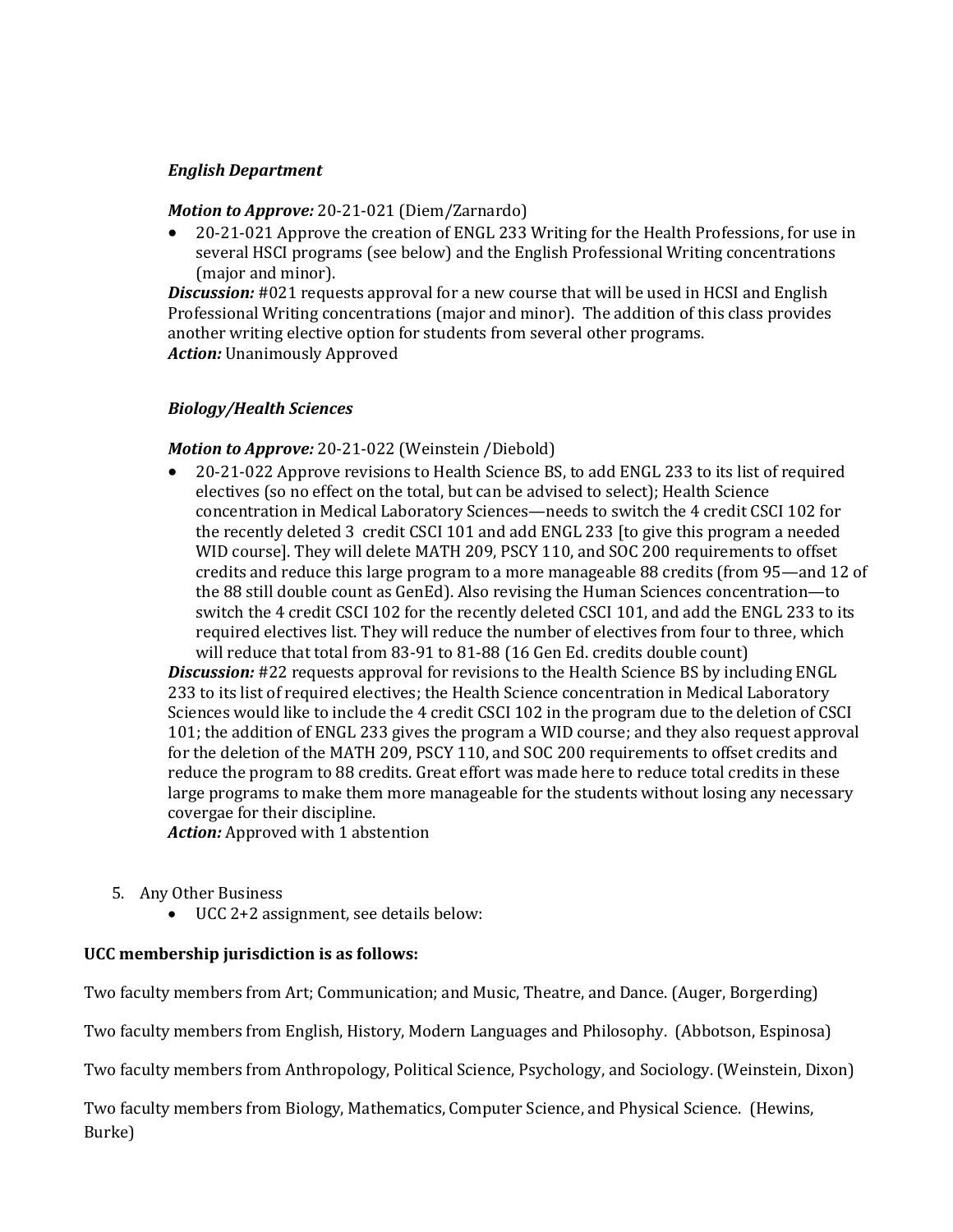Three faculty members from the Feinstein School of Education and Human Development. (McLaughlin, Sawyer, Zoll)

One faculty member from the School of Management. (Aydogdu)

One faculty member from the School of Nursing. (Griffin)

One faculty member from the School of Social Work. (Diem)

**The proposal is that UCC members take on the responsibility for encouraging departments within their constituency to confirm/create 2+2 plans that CCRI students might follow for appropriate programs, and report to us any progress each month through to the end of the academic year. Programs with a 2+2 in place are marked with a P, those with a JAA—well it's obvious. I included these as they are slightly different, but may assist in the forming of a 2+2.**

FYI: Difference between 2+2 and JAA is:

JAA: CCRI students signs up to be part of JAA and complete a prescribed plan for any one of a number of RIC JAA Plans (and those have their own road map). Those plans indicate best choices for ease of transferability and making progress on major. JAA students may be eligible for tuition discounts at RIC based on level of GPA - provided they continue in their JAA major. Link to list of current JAA at RIC: <https://www.ritransfers.org/jaa-ric/>

2+2 plans are for non JAA students in a variety of majors at RIC and in a variety of associate degree programs at CCRI, so offer broader choices than JAA includes. These also have maps similar to JAA (but a different format). CCRI has more non JAA than JAA students. We need an alternate route that is outside JAA to cover those either not interested or ineligible for JAA. This can be used as a recruitment tool if RIC could reach out to students in any of our 2+2 related programs at CCRI (and who are not in JAA).

Auger: Art, Communication (P/JAA), Film Studies

Borgerding: Music, Theatre (JAA), and Dance

Abbotson: English (JAA), Modern Lang.(JAA), Liberal Studies, Africana Studies

Espinosa: History (JAA), Philosophy (JAA), Global Studies, Gender and Women's Studies

Weinstein: Psychology (P/JAA), Anthropology, Environmental Studies (P), Chemical Dependency/Addiction

Dixon: Political Science (JAA), Geography, Public Admin (P), Sociology (P/JAA), Justice Studies (P/JAA)

Hewins: Biology (P/JAA—BA&BS), Health Sciences (P), Physics, Chemistry (JAA)

Burke: Computer Science (JAA), Computer Information Systems (P/JAA), Math (JAA), Data Science

McLaughlin, Sawyer, Zoll will look into the possibilities of doing this with any of the school's community based programs that do not require entrance into the School of Education.

Aydogdu: Accounting (P/JAA), Finance (P/JAA), Economics (P/JAA), HCA (P), Management (P/JAA), Marketing (P/JAA)

Diem: Social Work (P/JAA)